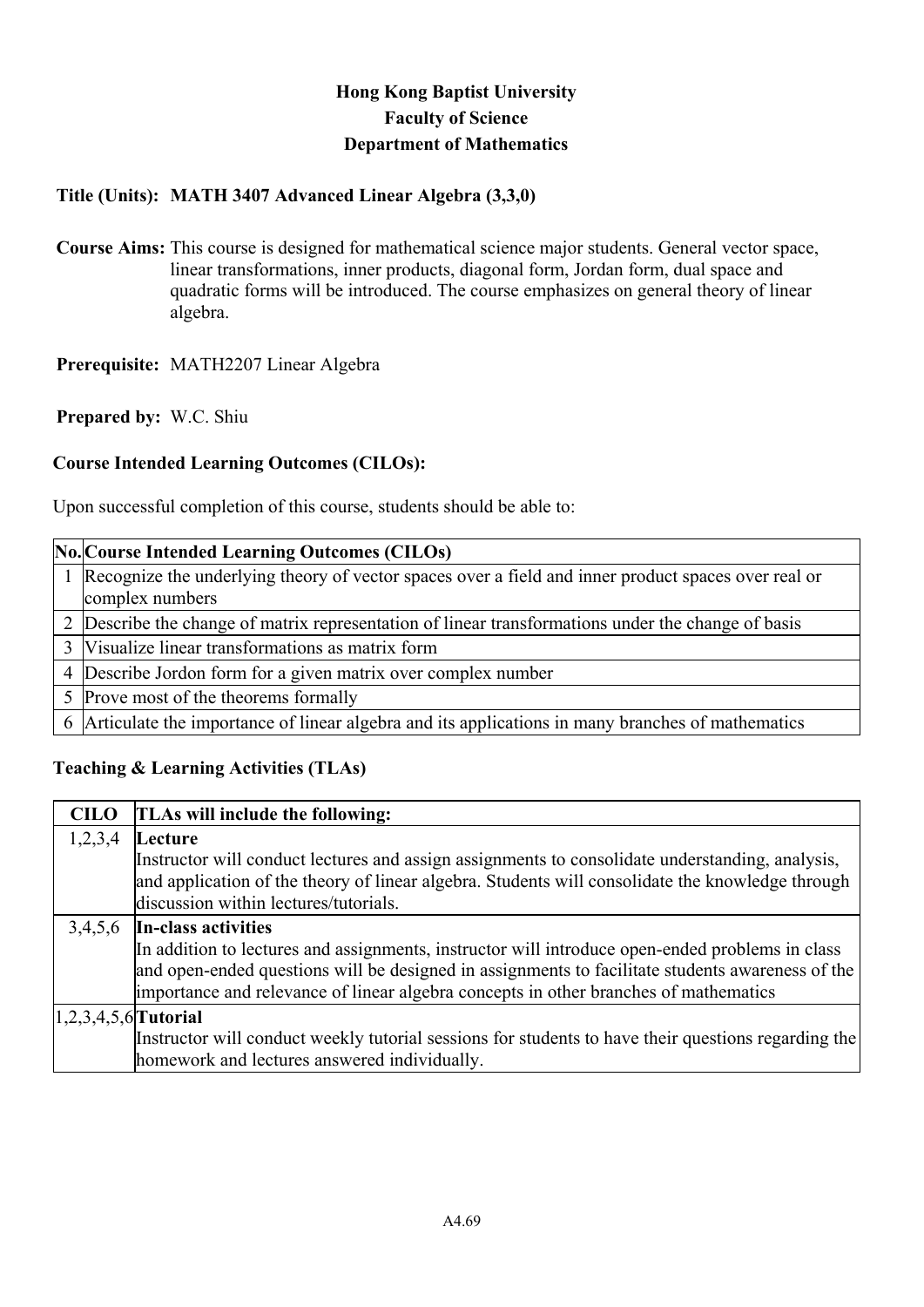#### **Assessment:**

| Assessment Weighting<br>No. Methods |     | <b>CILO</b><br><b>Address</b> | <b>Remarks</b>                                                            |
|-------------------------------------|-----|-------------------------------|---------------------------------------------------------------------------|
| Continuous                          | 30% |                               | $[1,2,3,4,5,6]$ Continuous Assignments, including homework and midterm    |
| Assessment                          |     |                               | examination, are designed to measure how well the students have           |
|                                     |     |                               | learned the basic concepts and fundamental theory of linear algebra.      |
|                                     |     |                               | This may involve, but not limited to, in class discussions of rigorous    |
|                                     |     |                               | technical problems and their solutions.                                   |
| Final                               | 70% |                               | 1,2,3,4,5 Examination questions are designed to see how far students have |
| Examination                         |     |                               | achieved their intended learning outcomes. Questions will primarily       |
| $(2$ Hours)                         |     |                               | be analysis and skills based to assess the student's versatility in       |
|                                     |     |                               | linear algebra.                                                           |

## **Course Intended Learning Outcomes and Weighting:**

| <b>Content</b>                            | <b>CILO</b><br>No. | <b>Teaching (in hours)</b> |
|-------------------------------------------|--------------------|----------------------------|
| I. Review basic knowledge of vector space |                    |                            |
| II. Vector Spaces                         | 1,5                |                            |
| III. Linear Transformations               | 1,2,3,5            |                            |
| IV. Diagonal Form and Jordan Form         | 1,2,3,4,6          |                            |
| V. Linear and Quadratic Forms             | 1,2,5,6            |                            |
| VI. Inner Product Spaces                  | 1,2,5,6            |                            |

#### **Textbook**

1. W.C. Shiu, Linear Algebra, Department of Mathematics, Hong Kong Baptist University, 2016.

#### **References**

- 1. K. Hoffman and R. Kunze, Linear Algebra, 2nd edition, Prentice-Hall, 1971.
- 2. J.T. Scheick, Linear Algebra with Applications, McGraw, 1997.